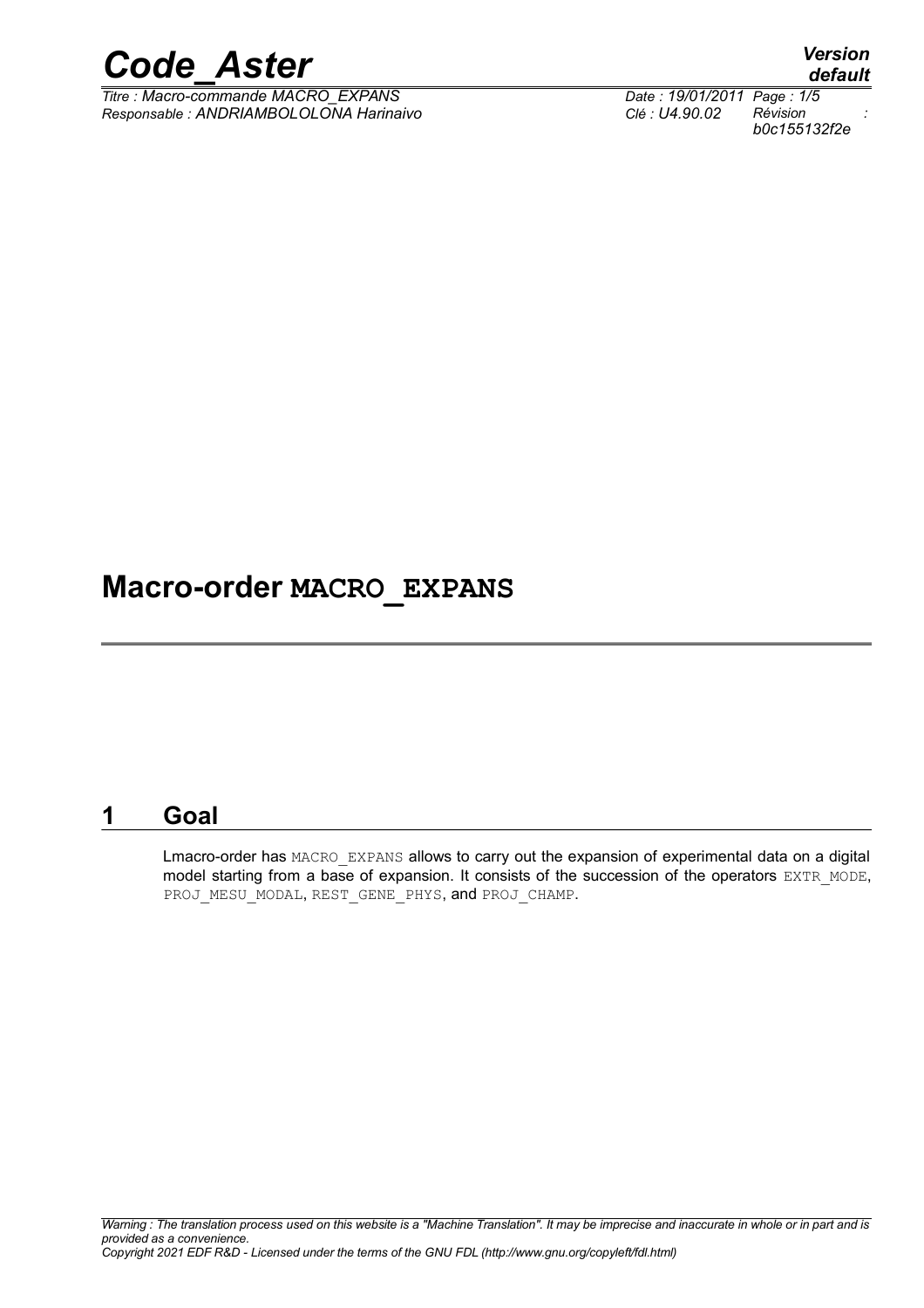# *Code\_Aster Version*

 $Titre : *Macro*-*commande MACRO EXPANS*$ </u> *Responsable : ANDRIAMBOLOLONA Harinaivo Clé : U4.90.02 Révision :*

# *default*

*b0c155132f2e*

## **2 Syntax**

MACRO\_EXPANS **(** ♦ MODELE\_CALCUL = \_F (♦ MODEL = modelnum, [modele\_sdaster]  $\triangleleft$  BASE = bases, [mode\_meca]  $\Diamond$  NUME MODE = digital [l\_I] ◊ NUME\_ORDRE = numord [l\_I]  $)$  $\triangle$  MODELE MESURE =  $F$  (  $\triangle$  MODEL = modelexp, [modele sdaster]  $\triangle$  MEASUREMENT =  $my$ ,  $/$ [mode\_meca] / [dyna\_harmo]  $\Diamond$  NOM CHAM =/'DEPL' [DEFECT] / 'QUICKLY' / 'ACCE' / 'SIEF\_NOEU' / 'EPSI\_NOEU' ◊ NUME\_MODE = digital  $[1 I]$  ◊ NUME\_ORDRE = numord [l\_I] ) ◊ RESOLUTION = \_F (◊ METHOD =/'LU' [DEFECT] / 'SVD' # If METHOD = 'SVD' then :  $\Diamond$  EPS =/0.0 [DEFECT]  $\angle$  eps [R]  $\Diamond$  REGUL =/ 'NOT' [DEFECT] / 'NORM\_MIN' / 'TIK\_RELA' # If REGUL! = 'NOT' then :  $\sqrt[6]{\text{COEF}}$  PONDER =  $/0$ . [DEFECT]  $\sqrt{W}$  [1\_R] / COEF PONDER  $F = w f$  [l fonction] ),  $\Diamond$  NUME DDL = num ddl,  $[$ nume ddl]  $\Diamond$  RESU NX = res nx,  $[\text{mode}$  meca]  $\sqrt{ }$  RESU EX = res ex,  $/$  [mode\_meca] / [dyna\_harmo] ◊ RESU\_ET = res\_et, / [mode\_meca]

*Warning : The translation process used on this website is a "Machine Translation". It may be imprecise and inaccurate in whole or in part and is provided as a convenience. Copyright 2021 EDF R&D - Licensed under the terms of the GNU FDL (http://www.gnu.org/copyleft/fdl.html)*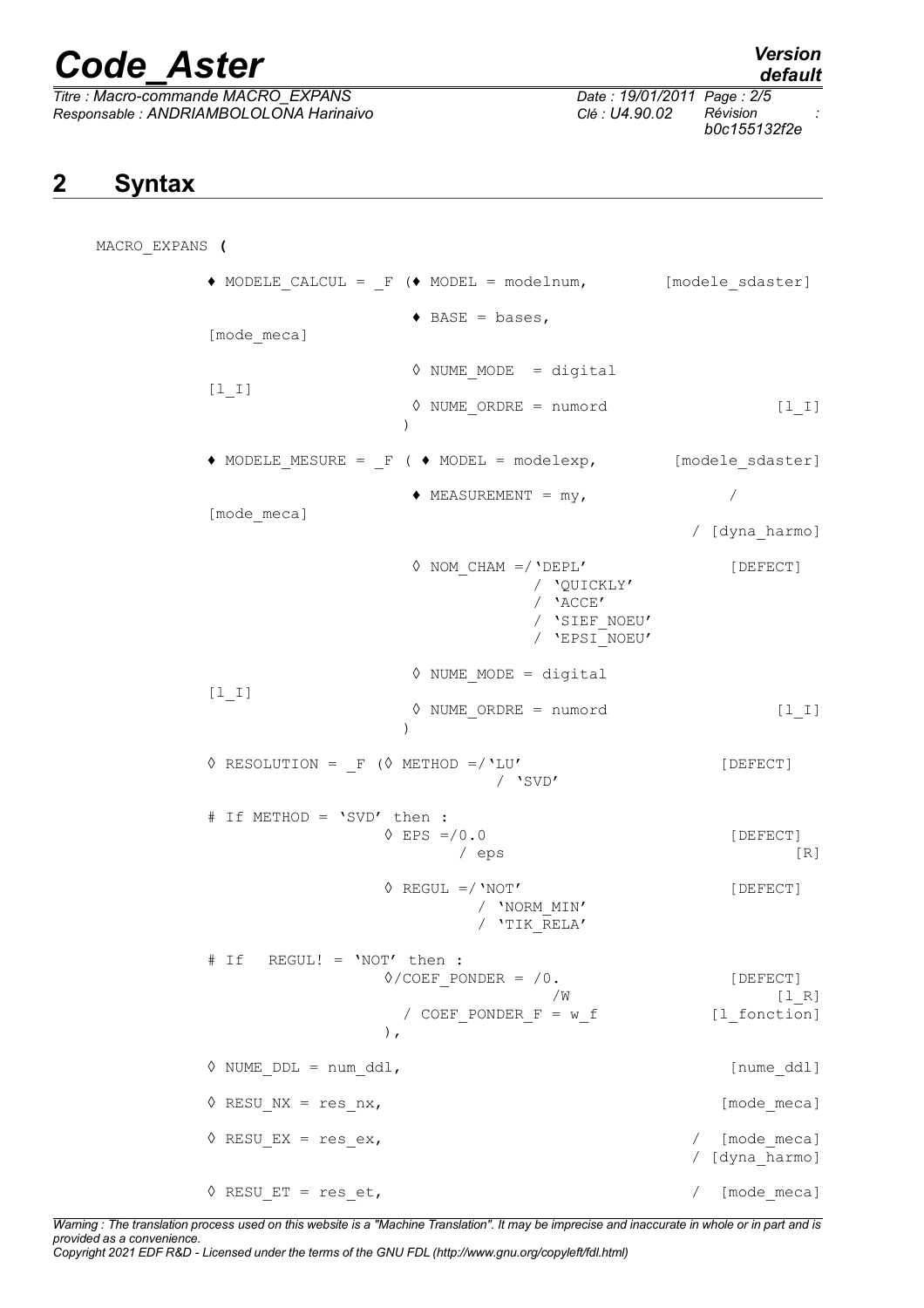*default*

# *Code\_Aster Version*

*Titre : Macro-commande MACRO\_EXPANS Date : 19/01/2011 Page : 3/5 Responsable : ANDRIAMBOLOLONA Harinaivo Clé : U4.90.02 Révision :*

**)**

*b0c155132f2e*

/ [dyna\_harmo]

 $\sqrt{RESURD} = res\ rd$ , / [mode meca]

/ [dyna\_harmo]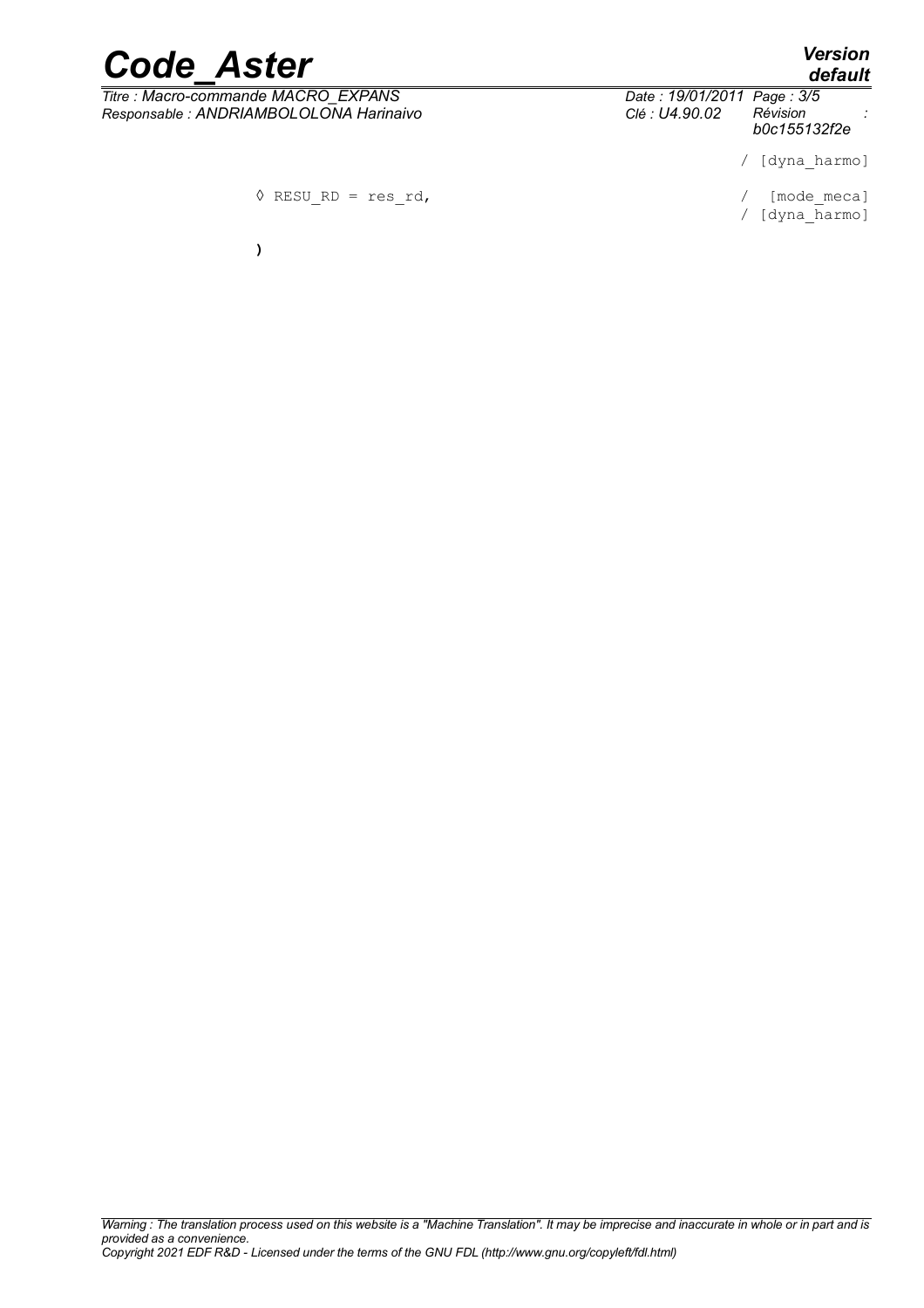# *Code\_Aster Version*

*Titre : Macro-commande MACRO\_EXPANS Date : 19/01/2011 Page : 4/5 Responsable : ANDRIAMBOLOLONA Harinaivo Clé : U4.90.02 Révision :*

*b0c155132f2e*

### **3 Operands**

#### **3.1 Keyword MODELE\_CALCUL**

♦ MODELE\_CALCUL

Keyword factor gathering the whole of the keywords relating to the base of expansion, in general obtained by calculation (from where the name).

#### **3.1.1 Keyword MODEL**

♦ MODEL = modelnum

*modele\_sdaster* indicating the model on which one will extend measurement

#### **3.1.2 Keyword BASE**

 $\triangleleft$  BASE = bases

*mode\_meca* being used as a basis for the expansion.

The base should not have vectors colinéaires, and the number of modes used must be lower than the number of DDL of measurement (preferably,  $N_{modes} \ll N_{mv}$ ) or else, the system to be solved is under-given, which can lead to a fatal error, and a stop of the code.

#### **3.1.3 Keyword NUME\_ORDRE/NUME\_MODE**

List of the sequence numbers or the modal positions of the modes which one wishes to use for the expansion.

#### **3.2 Keyword MODELE\_MESURE**

♦ MODELE\_MESURE

Keyword factor gathering the whole of the keywords relating to the experimental base which one wishes to extend

#### **3.2.1 Keyword MODEL**

♦ MODEL = modelexp

*modele\_sdaster* indicating the model associated with the experimental grid. The knowledge of the nodes is in general enough to determine an experimental grid. The associated model can be then defined in the following way:

```
MODELEXP = AFFE MODELE (GRID = MAIEXP,
                        AFFE = F (GROUP MA = 'SENSORS',
                                   PHENOMENON = 'MECHANICAL',
                                   MODELING = 'DIS T',),;
CAREXP = AFFE CARA ELEM (MODEL = MODELEXP,
                         DISCRETE = F (GROUP MA = 'SENSORS',
                                       REFERENCE MARK = 'TOTAL',
                                       CARA = 'K T D N',VALE = (100.0, 100.0, 100.0) ),);
```
The value of the stiffnesses given is arbitrary, it is not useful in calculation.